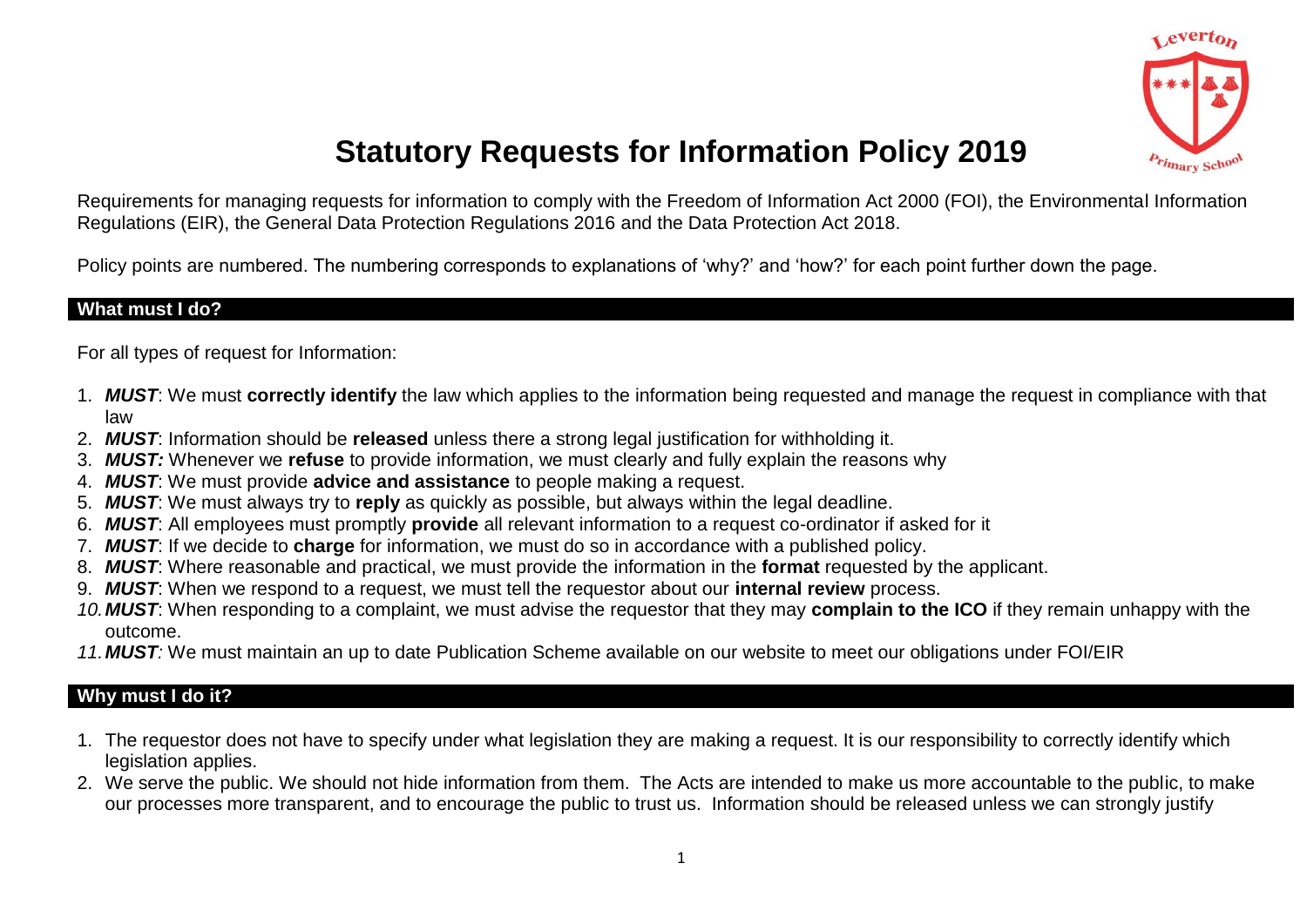withholding it (embarrassment is not a sufficient reason to withhold information). In some cases, we may have to release non-personal information because it is in the public interest although it might otherwise have been considered exempt. Also, it is a legal offence to deliberately withhold or destroy requested information where there is no legal reason to do so.

- 3. We will not be obliged to provide all or part of the information requested if a legal justification applies. If we believe a reason does apply then we must help the public to challenge our decisions effectively by giving our reasons and doing so clearly and fully in line with the requirements of the Acts. This is a legal requirement.
- 4. The Acts require us to assist requestors, especially where we may be considering refusing a request, in guiding the public on how to clarify or re-scope their request to achieve the best outcome. This is a legal requirement.
- 5. The laws provide statutory deadlines for responding to a request; FOI & EIR 20 working days and DPA one month. There are limited reasons to extend the deadlines. The laws expect information to be well managed and accessible, therefore there is an assumption that requests should be routinely responded to well in advance of the deadline.
- 6. In order to comply with regulator and corporate targets for fulfilling requests, all employees have a role to play in making information relevant to the request available promptly so that a response can be drafted within the timescale.
- 7. The laws require us to make clear the basis for charging to ensure that charges are fair and un-obstructive. We must tell requestors whether a charge applies before we provide the information and we should tell them what that charge will be.
- 8. The acts duty on us to provide information in a format that the requester would find most convenient to their needs. We may refuse unreasonable demands and charge in certain cases, but in principle the requestor should be able to receive the information in the way they specify.
- 9. It is a requirement of the act to have an internal review process. Where a requestor expresses dissatisfaction with a response, this must be treated as a complaint. The act states that expressing dissatisfaction is enough to require us to treat it as such. The ICO requires us to complete the internal review process before it will accept an escalation of a complaint to their office.
- 10.This is a statutory requirement.
- 11.This is a statutory requirement.

# **How must I do it?**

- 1. Follow guidance and training to correctly identify whether the request should be handled under FOI, EIR or DPA/GDPR.
- 2. By following the points of this policy and accompanying guidance and training
- 3. Ensure the employee making decisions about what can be released and drafting the response has access to legal guidance in order to make the response full and compliant with the law.
- 4. Discuss the likely response with the requestor if their request is likely to be refused and explain options that would help them receive as useful a response as possible within the limits of the law. Although we should not ask requestors what they intend to do with the information they have requested, we can explain what we do hold and what is likely to be disclosable to them.
- 5. We must record performance against the statutory deadlines to ensure we are aware of how well we are complying with the law and to help make changes to processes if necessary.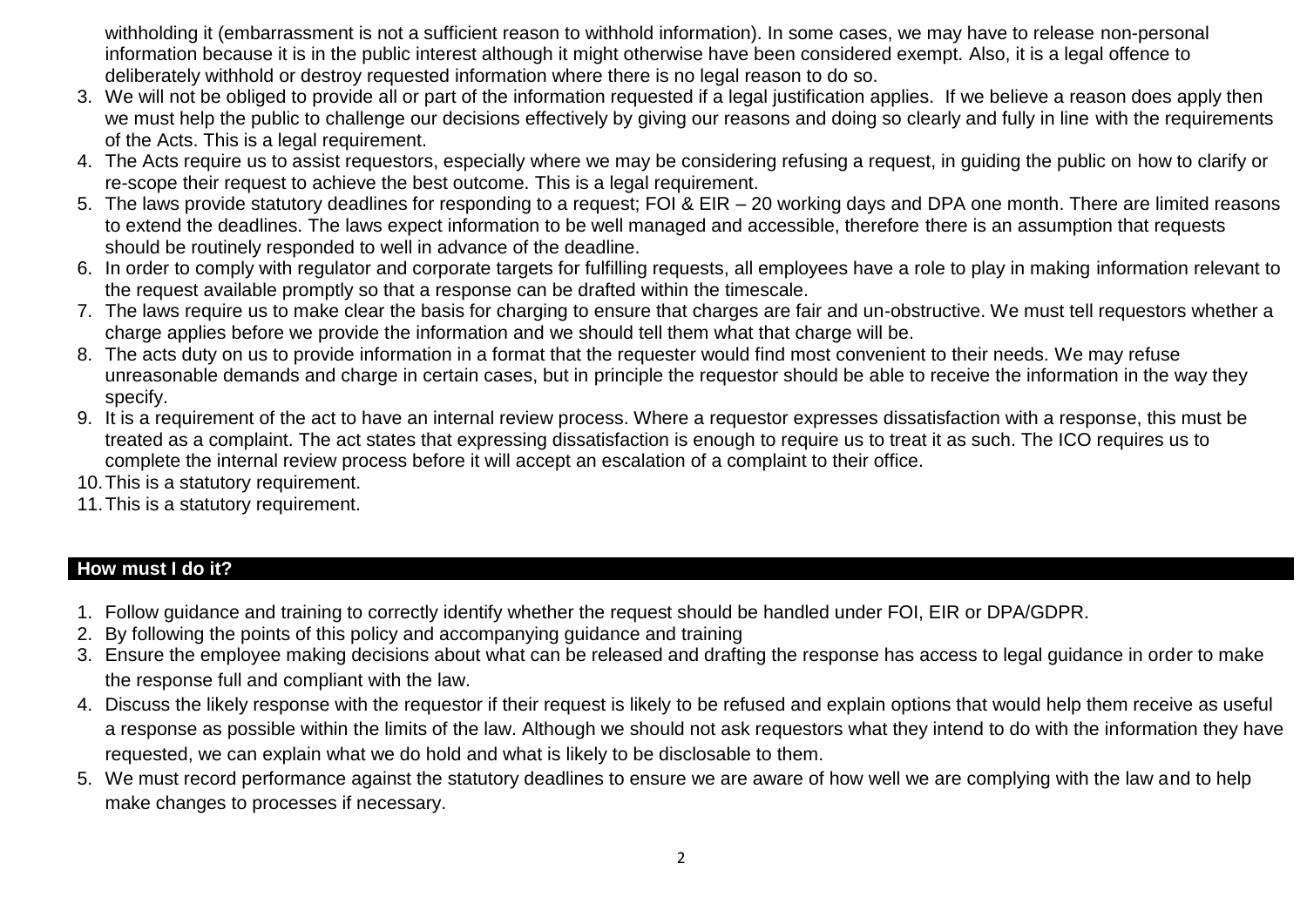- 6. Make sure the information you manage is accessible and well structured so that you can retrieve it quickly when requested.
- 7. It is not lawful to charge for information without a published policy explaining the basis for arriving at a fee. In the absence of a published policy, charges are not made.
- 8. There must be strong prohibitive reasons not to provide information in a format that is within our ability to provide. Conversion to a new format is however different to having to significantly edit and rearrange information to make it legible in the format requested. Under the latter circumstances, a refusal may be valid but advice should be sought if unsure.
- 9. We choose to manage complaints (known as Internal Reviews) within 20 working days. Where a simple error has been made in the response it may be that the issue can be resolved informally. If not, then a full review of how the request was handled is required. This must be undertaken by an employee who was not involved in drafting or approving the original request, although the employee drafting the response may discuss how the original request was handled with those involved.
- 10.Ensure that the contact details for the ICO are provided to the requestor on any response documentation and explain when it is appropriate to escalate a complaint the ICO in order to make requestors aware of their rights
- 11.To enable requestors to understand the types of information the organisation holds, what format it can be disclosed in, and whether charges apply.

## **What if I need to do something against the policy?**

If you believe you have a valid business reason for an exception to these policy points, having read and understood the reasons why they are in place, please raise a formal request by contacting the school office.

#### **Document Control**

| Version:       |                                        |
|----------------|----------------------------------------|
| Date approved: | November 2020                          |
| Approved by:   | <b>Leverton Primary Governing Body</b> |
| Next review:   | November 2021                          |

#### **References**